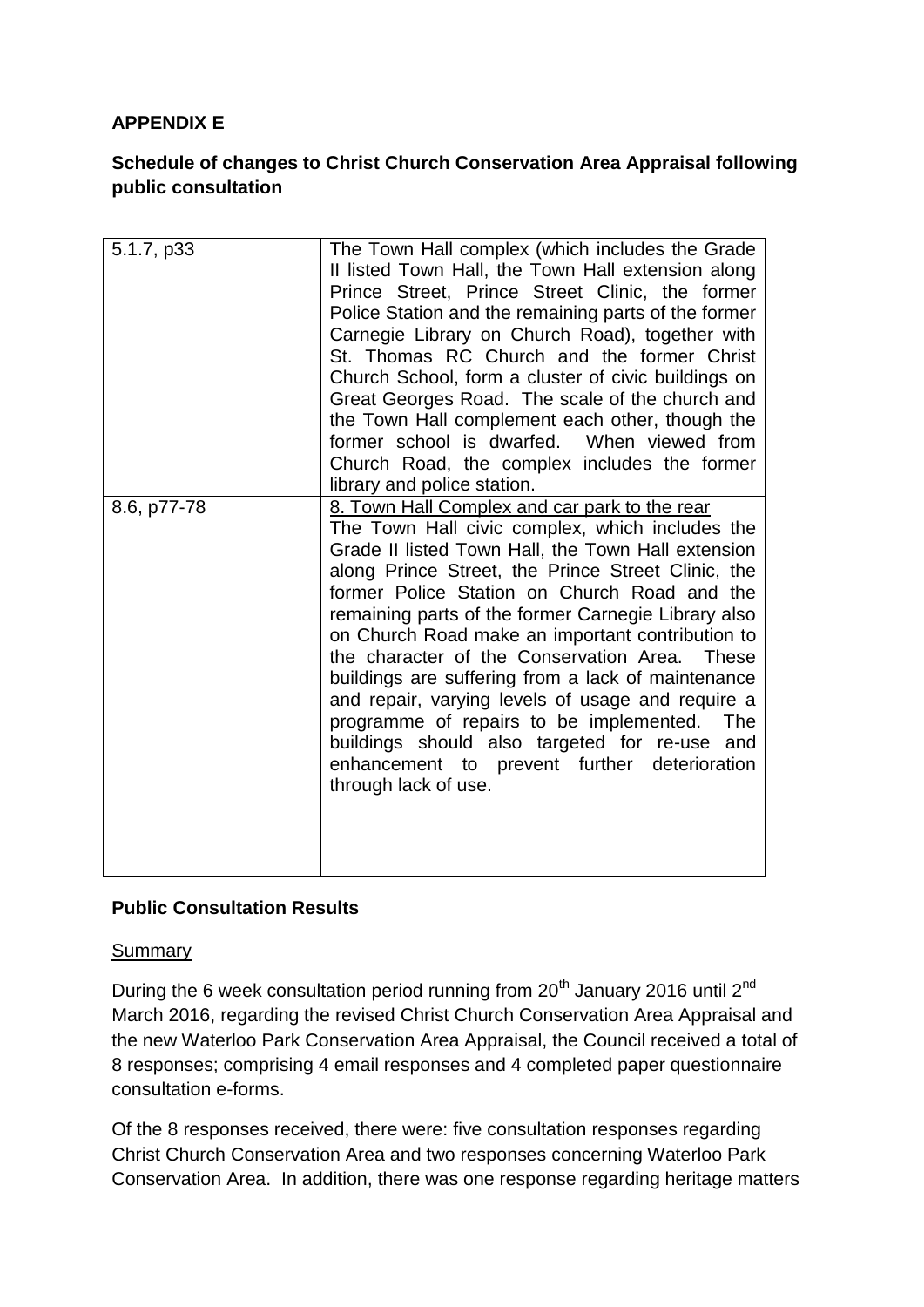in general and the 3 Waterloo Conservation Areas, including reference to the Seafront Gardens.

Within this six week consultation period, a drop-in event session was held on Wednesday 3<sup>rd</sup> March, between 5-7pm at Waterloo Town Hall, inviting residents, local business and stakeholders to come and have their say on the two appraisals. A series of display boards highlighting the essential character and special interest of the Conservation Area provided a summary of the content of the two appraisals, including pictorial and historical map information showing how the two areas had developed and evolved over time.

100% were generally happy with the chosen venue of Waterloo Town Hall, although some access issues with the event being held on the first floor were mentioned.

All those who responded were in the 40 or over age group.

Over 80% respondents were able to speak to a Conservation Officer and they all felt they had their questions answered.

A summary of the main points raised are as follows:

- Welcome the revised appraisal given that the Conservation Area has been identified 'at risk'.
- Preparation of a Management Plan is required in due course
- The collection of 'Civic Buildings' on Church Road, Great George Road, Prince Street and Queen Street are in a poor state of repair, un-used or in occasional use. These include: the Grade II listed Town Hall, the Town Hall extension along Price Street, Prince Street Clinic, the former Police Station on Church Road and the remaining parts of the former Carnegie Library, also on Church Road.
- These civic buildings make an important contribution to the Conservation Area and should be highlighted in the appraisal as key buildings which need to be targeted for investment, repair, re-use and enhancement.
- Reinstating original and historic features, such as gate piers and introducing a uniform palette of traditional materials for the roads and pavements would enhance the character and appearance of the Conservation Area.
- Historic images of the properties within the area would be a very useful indication of how the streets used to look, and provide a useful guide regarding repairs and reinstatement of original features.
- The array of different lampposts within the area detracts from the character of the area. A consistent style, sympathetic to the historic character of the area would be beneficial and enhance the streetscene.
- Old Christ Church, which is a Grade II\* listed building has recently been identified as a 'Building at Risk' on the national 'at risk' register.